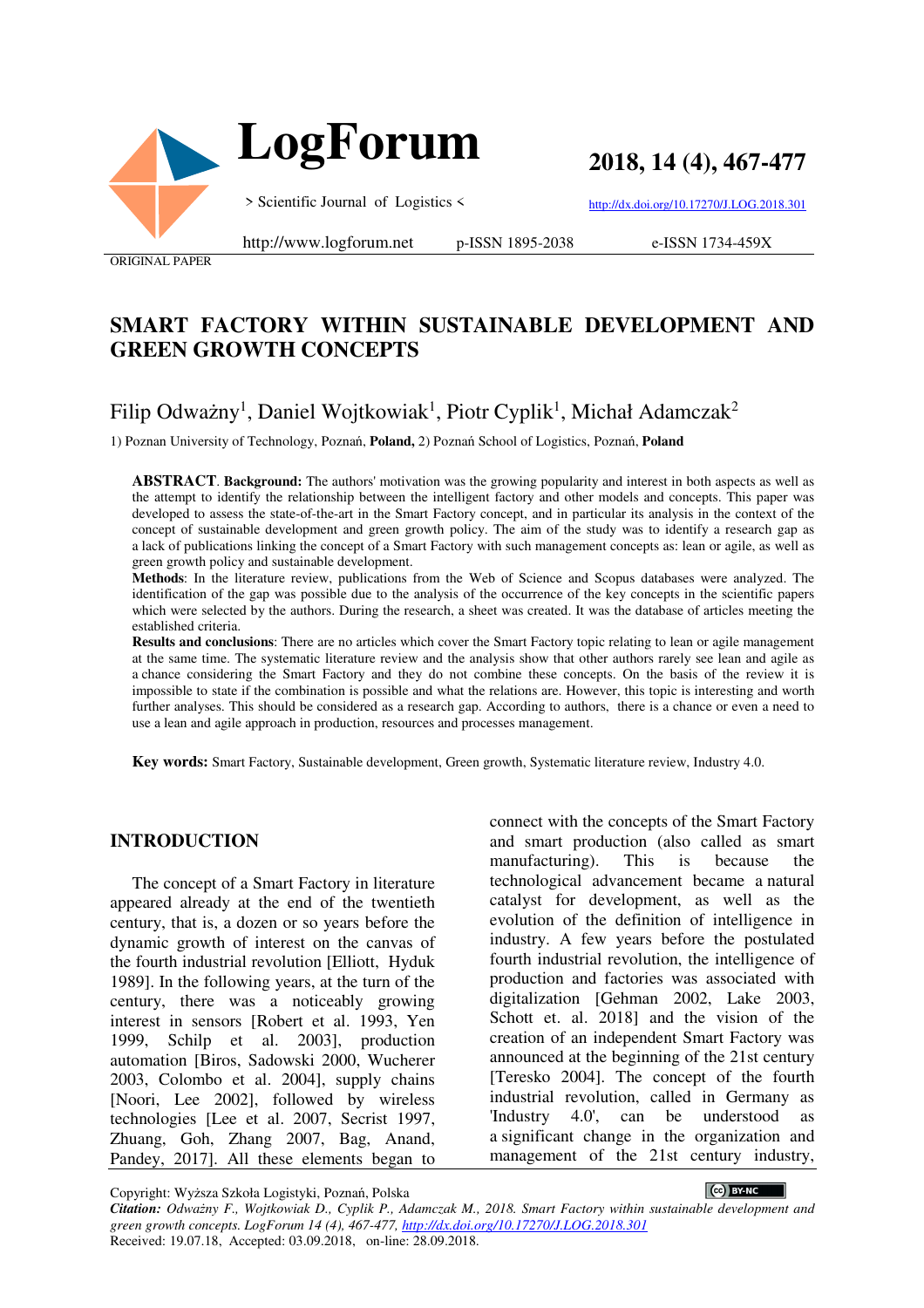using a number of tools and technologies. The most important ones include RFID, CPS, IoT, IoS and the Big Data concept [Odważny, Szymańska, Cyplik 2017]. The Industry 4.0 concept was presented as an element of High-Tech Strategy 2020 - an action plan implemented by the German government. It is worth noting that similar concepts were also created in the United States (under the name 'Industrial Internet') and Internet + in China. In subsequent years, the number of definitions increased thanks to numerous organizations and entities that began to deal with the subject. This is exemplified by the Smart Manufacturing Leadership Coalition (SMLC), which indicates the essential features of smart manufacturing. According to it, smart manufacturing is the ability to solve current and upcoming problems through open infrastructure, which allows for faster implementation of solutions, building advantage and additional value in the process [Leiva 2017]. The National Institute of Standards and Technology (NIST) defines smart manufacturing as fully integrated and interoperable systems that are able to react in real time to variable demand and conditions not only in the factory, but also in the supply chain, with an emphasis on customer needs [Carolis et al. 2017].

The concept of Smart Factory within Industry 4.0 was presented for the first time in Germany in 2011 and it is closely related to the fourth industrial revolution [Kagermann, Wahlster, Helbring]. This was the moment when the diversity of definitions and understanding of the concept of an intelligent factory began to decrease. The authors of articles about the Smart Factory began to point out the common features of the concept, which were also presented in this paper. Undoubtedly, the smart approach to production is a wide set of tools used to optimize manufacturing processes. The implementation of the 'smart' assumptions and concepts created an important competitive advantage with the use of advanced information and production technologies, gaining flexibility in the physical process at the same time despite the dynamically changing global market.

An intelligent factory is therefore a flexible and independent unit, which is characterized by high technological advancement, presenting features related to the fourth industrial revolution. It is a highly flexible factory with a high level of vertical and horizontal integration. Machines, devices and people are connected on the network thanks to numerous sensors and the control system is managed remotely, using applications and mobile tools. The intelligent factory is also a unit capable of effectively aggregating and using data. These data can be the basis not only for the management of current production, but also for planning processes or preventive management.

The Smart Factory is a factory that should be identified with a smooth flow of information, ease of adaptation to a changing market environment, as well as a high level of data security. The factory's intelligence results not only in the available technologies, but also a close relationship with the customer who is, inter alia, able to change features of an ordered product.

On the basis of the literature study, it is possible to point out a number of the Smart Factory features [Hermann, Pentek and Otto 2015]. These are among others:

- − Appropriate network infrastructure, control systems, analytical software and integrated information system.
- − Access to modern technologies primarily technologies that enable the analysis and processing of large amounts of data (Big Data) and artificial intelligence.
- − Interoperability achievable through the operation of the Internet of Things.
- − Virtualization applied to support both realtime management and operational management. This can be achieved thanks to sophisticated simulation models.
- − Technological decentralization, which supports an independent decision making process in cyber-physical systems for the production of highly customized products (in practice the products are designed directly by the customer).

Real-Time capabilities, understood as the ability to aggregate and analyze specific and current data in real time. As a result, the factory can react immediately to any changes on the market, but also machine errors,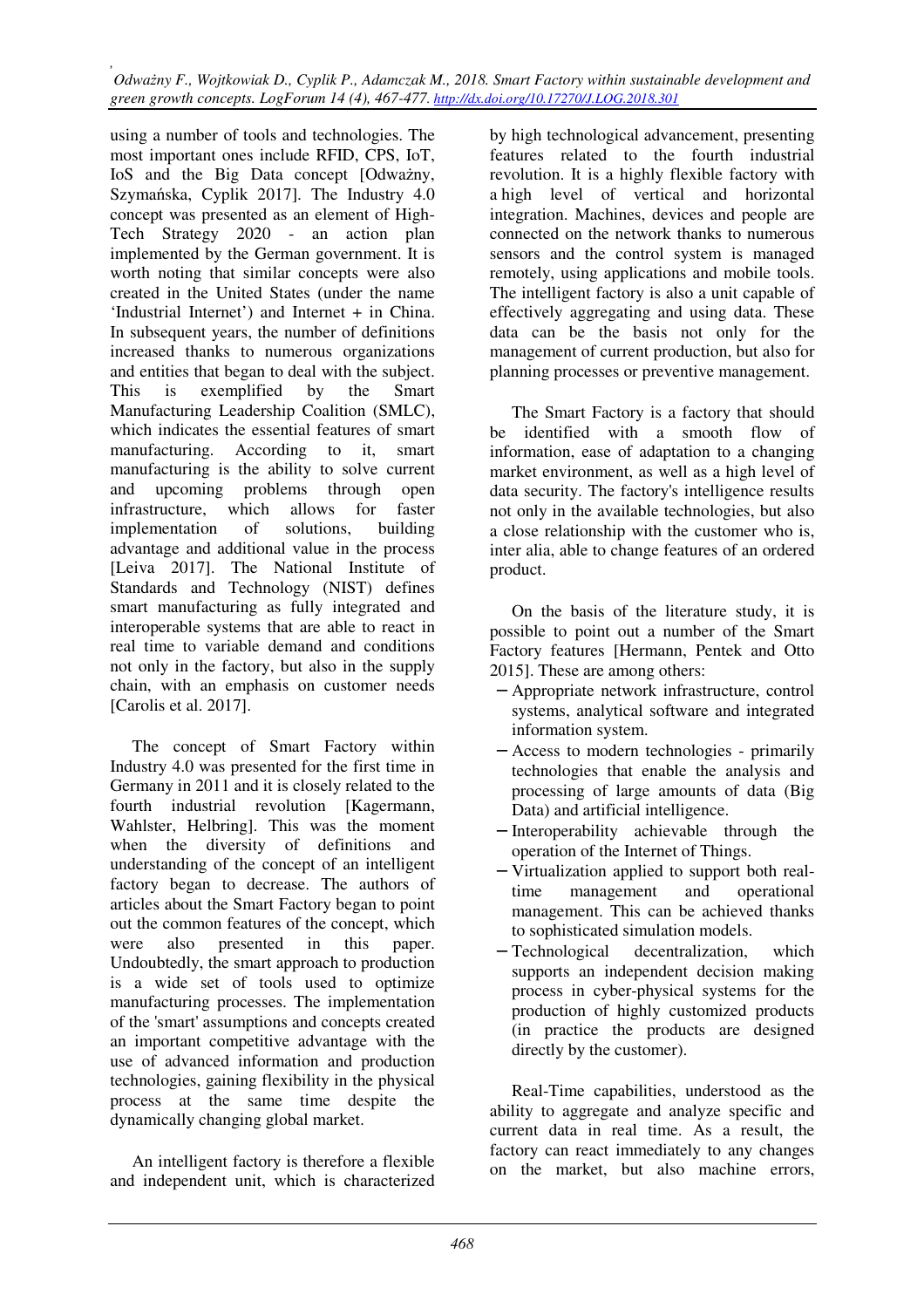producing on parallel devices (or production lines) [Schlick 2014].

The implementation of the above should lead to the construction of a flexible unit identified with the Smart Factory concept. Such a defined factory has features of high adaptability to dynamically changing demand and is able to optimize production on a large scale, but also in small production batches products with high diversity [Jäger 2016].

The concept of sustainable development seems to be a much broader issue, comparing it to the Industry 4.0 concept. It is also a concept that has been defined many times since the 1970s. Sustainable development is the result of changes in the production and socio-economic environment that began to pay attention in the 1960s to the natural environment and its relationship with it. In addition, the authors more and more often paid attention to the level of environmental degradation, and the idea of 'quality of life' was gaining in popularity. It is worth noting that sustainable development concerns not only the area of industry, but is a much broader concept, also taking into account its scope that also embraces construction, architecture, business (including services), urban transport, but also consumption. In relation to the above, we are dealing with a mature concept, in contrast to the Industry 4.0 concept, which in fact is still being developed and is not yet clearly and precisely defined or described. In this paper, sustainable development will be defined as a concept which takes into consideration all aspects of human life: it is based on three pillars: social, economic and environmental. After the publication of the Brundtland Commission's report 'Our Common Future', the idea of sustainable development started to function as a way of satisfying the growing needs of the population while preserving the environment at the same time [Zaman, Goschin 2014].

It is worth underlining that despite the relatively long functioning of the term 'sustainable development', the authors still point out that the term is much more developed in theory than in practice [Skowroński 2006]. It is therefore one of the elements that can be analogous to the Industry 4.0 concept. In the

literature since 2000, links between science, technology and sustainable development can be noticed. The authors even argue that science and technology should play a central role in the implementation of the sustainable development concept [Cash et al. 2003]. Unfortunately, in most cases, the development of technology is carried out at without green trends that would prevent the degradation of human life and the Earth's system. In connection with the above, the essence of the hypotheses and questions posed in this work seems accurate and justified.

### **METHODOLOGY AND PURPOSES OF ANALYSIS**

### *Literature review criteria*

A systematic literature review is a method for analyzing literature, using a specific range of tools to analyze data, identify, select and critically evaluate literature in the chosen research areas. The main purpose of the method is to find answers to defined and developed questions stated at the beginning of the thesis or to pertain to the previously stated hypothesis using research which was assumed within the literature review [Okoli, Schabram 2017]. Qualifying literature is usually done on the basis of the primarily set criteria.

The systematic literature review thanks to its form can be used as a method which fills the gap within methodologies designed for analyzing problems in the specific research or literature area [Tranfield, Denyer, Smart 2003, Adams 2016].

The main criterion for doing searches in both analyzed databases was the keyword 'Smart Factory'. In the next stage, the authors limited results using additional filters. In the Web of Science database the authors limited 'Research Areas' and included areas as follows: Engineering; Automation Control Systems; Business Economics; Robotics; Operations Research Management Sciences; Metallurgy, Metallurgical Engineering; Mechanics; Social Sciences, Other Topics; Social Issues; Social Work.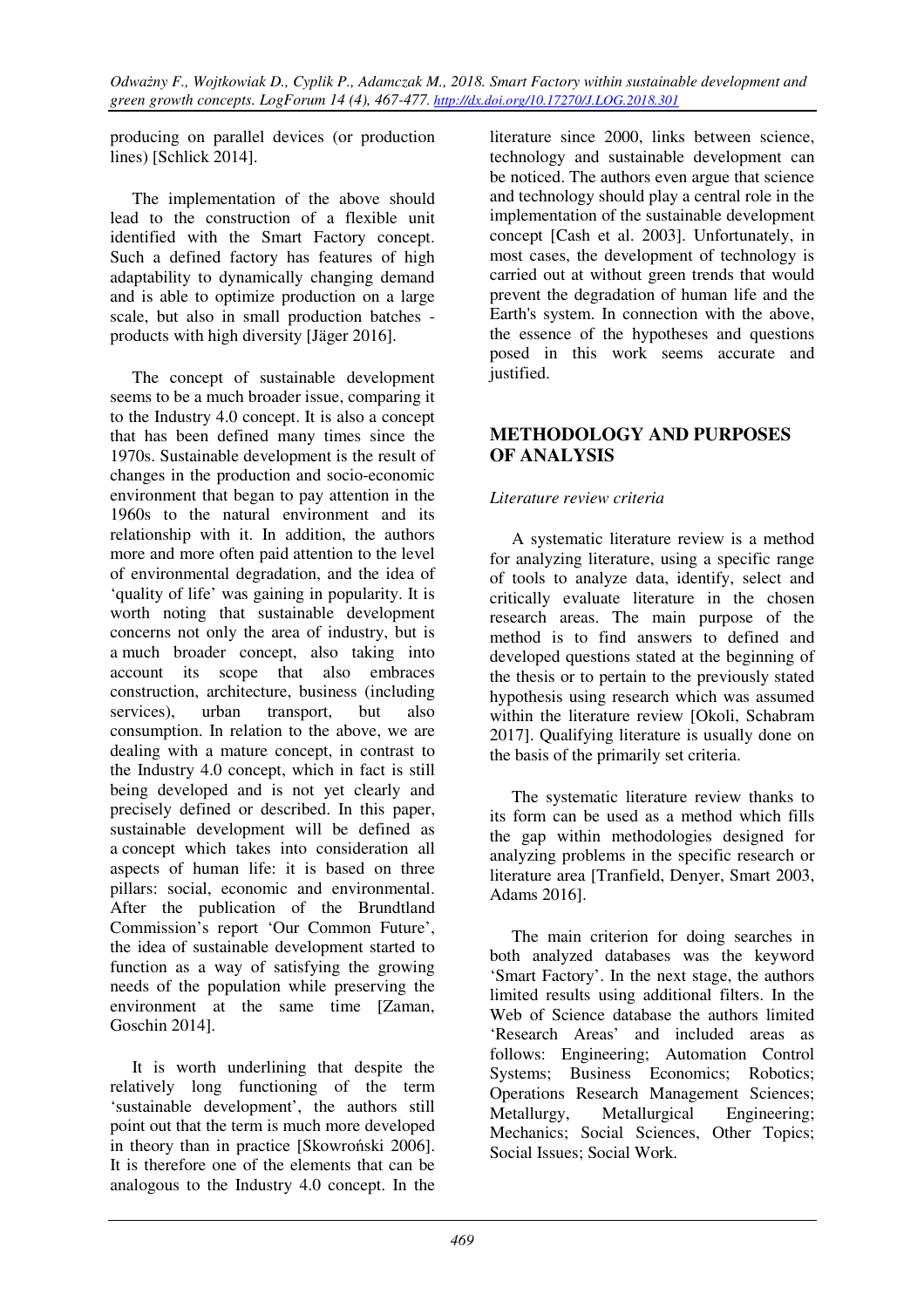In the first search of the key word (without limiting results), there were 1371 results in Web of Science including all component databases. After limiting 'Research Areas' the number of results decreased to 1193. Such a number of results required further limitations. In the next stage, the authors limited results using a language filter. By choosing only English publications, the authors received 1145 results. In the final stage of preliminary research, the authors decided to limit the publications' type. Considering the fact that in this paper the focus of the authors was to analyze not only specific technological solutions but mainly scientific articles which consider extensively the topic, the authors excluded all patents from the final results. This limited the list to 603 publications.

The authors decided to limit the results from the Scopus database similarly. The first filter set was related to 'Subject area'. The criteria in both databases (Scopus and Web of Science) are not identical, however, they have convergent ranges and this was the reason for choosing the following areas in the Scopus database: Engineering; Business, Management and Accounting; Decision Sciences; Social Sciences: Environmental Sciences: Multidisciplinary; Economics, Econometrics and Finance. In the first search of the key word (without limiting results), there were 1437 results in Scopus including all component databases. Analogical language limitations (only English publications) resulted in 997 publications. The research as described above was done in October 2017.

#### *Study selection*

In this paper, the authors decided to prepare a systematic literature review which is based on two different databases: Scopus and Web of Science. Articles were analyzed using a previously prepared Excel spreadsheet. This spreadsheet includes all qualified articles and publications on the basis of the chosen criteria. The list allowed the authors to assign to publications the following keywords: sustainability, green growth, lean, agile, automation, Internet of Things, CPS (Cyberphysical system), Industry 4.0, Big Data. The keywords should be treated as a brief description of the publication and were the

base for further analysis. First four keywords (sustainability, green growth, lean, agile) were chosen specifically because of their popularity within the management area. The authors wanted to find and understand possible relations between concepts and models. What is more, the purpose was to check the hypothesis that the number of articles which cover more than one concept is close to zero. Other keywords (automation, Internet of Things, CPS, Industry 4.0, Big Data) are commonly used terms within considerations of the Smart Factory after the fourth industry revolution.

#### *Algorithm of analysis*



Fig. 1. Algorithm of work preparation - a systematic review of literature

In both databases, the authors were searching for the 'Smart Factory' keyword. In the next stage, results were limited as described in the previous chapters of this paper. After preparing the list of publications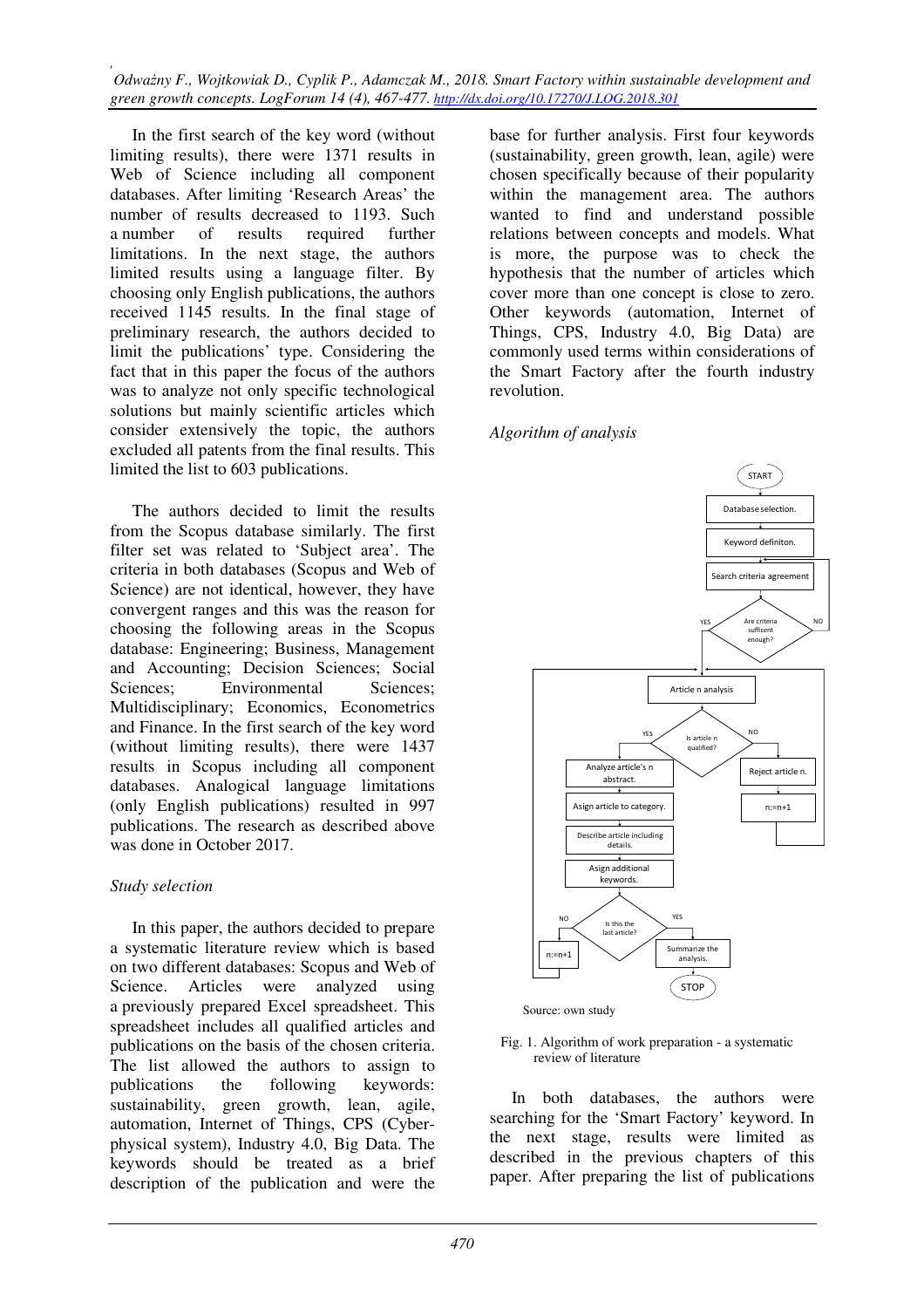and using chosen filters articles' titles were checked and specific publications were qualified for abstract's analysis. The articles devoted to the topic of Smart Factor within Industry 4.0 were chosen for further analysis and included in the Excel spreadsheet. All publications in the spreadsheet were described by filling names of the authors, date of publication, place of publication. What is more, the authors prepared an additional, short description of each article and assigned specific keywords to them which were chosen during the analysis and were considered as crucial for further analysis. Such an approach allowed the authors to prepare two separate spreadsheets (for both databases separately), which were merged. The articles, which appeared in both bases, were marked to avoid doubling the results. Figure 1 presents an algorithm which is a simplified presentation of steps taken by the authors in order to complete the analysis.

The above algorithm performance results are presented in the consecutive chapter.

### **ANALYSIS RESULTS**

In accordance to the assumptions described in the previous chapters, the authors analyzed a group of 603 articles from the Web of Science database. This number was obtained from 1372 articles which were limited by filters (language limitation, scientific areas and type of publication, i.e. excluding patents).

Tables 1 and 2 present the percentage share of articles based on their origin. The main difference between results from Scopus and Web of Science is a high position of articles from Italy. What is similar, is a fact that in both databases the top positions are successively held by articles from Germany and the United States. In both databases, articles from Poland stand for only 1% of the analyzed group, which makes them classified as 'Others'.

| 17% |  |
|-----|--|
| 12% |  |
| 8%  |  |
|     |  |
| 5%  |  |
|     |  |
|     |  |
|     |  |

Table 1. Percentage of articles due to their origin –

Source: own study

| Tuble 2.1 electronse of division and to diet o | of Science |
|------------------------------------------------|------------|
| <b>Scopus</b>                                  |            |
| Germany                                        |            |
| <b>United States</b>                           | 14%        |
| China                                          | 12%        |
| South Korea                                    | 70         |
| Italy                                          | 501.       |
| Taiwan                                         |            |
| Others                                         |            |

Table 2. Percentage of articles due to their origin – Web of Science

Source: own study

As part of the analysis, one might indicate leading research units with researchers most active in publishing articles related to the Smart Factory concept. These units are shown in the Figure 2.



Fig. 2. Number of articles in institutions – Web of Science

Interestingly, 3 out of 5 top institutions are from Germany which is compatible with the data from tables 1 and 2.

In the next step of analysis, the authors took a look at the review work based on information from the titles and content of abstracts. Thanks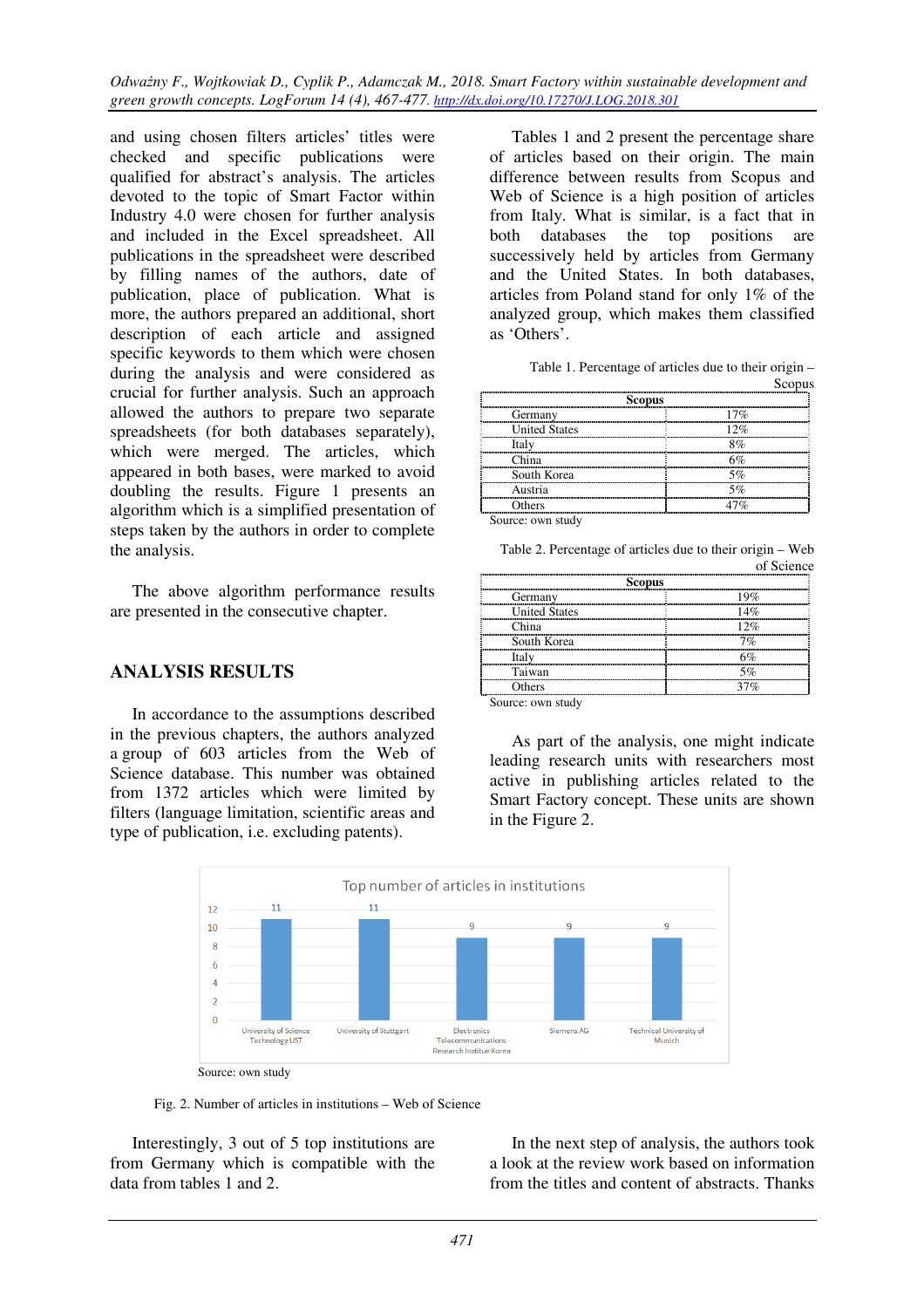to this, 293 articles from Web of Science were qualified for further analysis.

The second source of data used by the authors was the Scopus database, which offers 1437 articles before filtration and 997 after.

As in the case of the Web of Science results analysis, the same analysis was performed in the case of Scopus. The leading research units with researchers most active in publishing articles related to the Smart Factory concept. These units are stated in Figure 3.



Source: own study

Fig. 3. Number of articles in institutions – Scopus

Similarly to chart in Figure 2, most of articles come from Germany which confirms their very strong participation in the development of this field.

Summing up the analysis from both databases, 293 and 202 articles which could be assigned to or refer to one or more criteria (i.e. sustainability, green growth, lean, agile, automation, Internet of Things, Cyber Physical System – CPS, Industry 4.0 and Big Data) were selected. In total, 495 articles were obtained of which about 15% appeared in both databases. Finally, 419 unique articles which match authors' criteria were prepared in the list.

During the analysis, attention was also paid to the aspect related with the number of articles appearing over time. Table 3 presents the number of articles that meet the authors requirements published in subsequent years. Based on the data, it can be seen that in the last two years the interest in this subject was definitely bigger than before.

| Table 3. Summary of the number of articles and analysis |
|---------------------------------------------------------|
| of Web of Science and Scopus databases for the Smart    |
| Factory                                                 |

| Year         | <b>Before</b> | After      | After abstract |
|--------------|---------------|------------|----------------|
|              | filtration    | filtration | analysis       |
| 1970-2007    | 397           | 303        | 34             |
| 2008         | 30            | 25         | 6              |
| 2009         | 47            | 35         | $\overline{2}$ |
| 2010         | 68            | 30         | 3              |
| 2011         | 68            | 43         | 5              |
| 2012         | 153           | 82         | 14             |
| 2013         | 210           | 93         | 17             |
| 2014         | 297           | 129        | 35             |
| 2015         | 384           | 207        | 70             |
| 2016         | 635           | 384        | 134            |
| 2017         | 520           | 269        | 99             |
| <b>Total</b> | 2809          | 1600       | 419            |

Source: own study

Analyzing the summary of the collected articles in the context of keywords related to the Smart Factory topic, it can be seen that the least articles refer to the framework of sustainable development and green growth as well as Lean and Agile Production. The list for all keywords is presented in Tables 4 and 5.

For the purposes of this article, a summary of the concepts occurrence over the years has been prepared. Detailed information can be found in Table 5.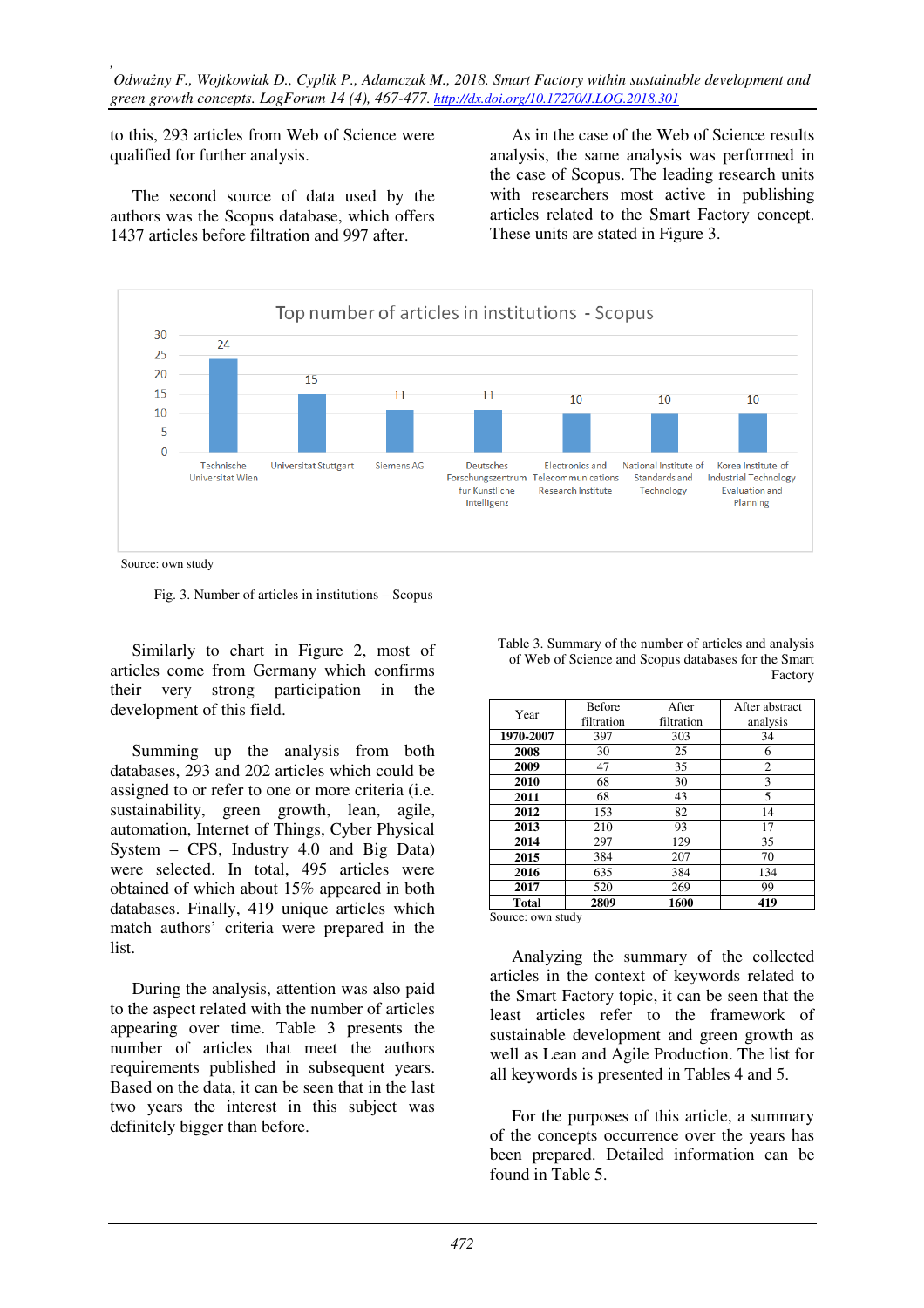|                       | the analysed set of articles |               |              |  |
|-----------------------|------------------------------|---------------|--------------|--|
|                       | Web of<br>science            | <b>Scopus</b> | <b>Total</b> |  |
| Industry 4.0          | 80                           | 105           | 185          |  |
| Internet of<br>things | 42                           | 75            | 117          |  |
| <b>CPS</b>            | 31                           | 65            | 97           |  |
| Automation            | 38                           | 25            | 63           |  |
| Big Data              | 10                           | 22            | 32           |  |
| Sustainability        | 9                            | 11            | 20           |  |
| Lean                  | 8                            | 8             | 16           |  |
| Agile                 | 3                            | 5             | 8            |  |
| Green growth          |                              |               | 5            |  |

Table 4. List of the number of articles with keywords in the analysed set of articles

Based on the data from tables 3 and 5 it can be concluded that the greatest interest in the analyzed topics was in the years 2016-2017. In turn, the beginning of interest can be considered to be in 2012 because of the number of publications. It may be directly related to the Industry 4.0 concept which began to operate in 2011 in Germany.

Source: own study

Table 5. List of number of articles with keywords in the analysed collection of articles over the years



Source: own study

### **CONCLUSIONS**

The systematic literature review is a great base for analyzing a specific and scientific problem or understanding a term or a group of terms. The executed analysis let the authors to point out interesting facts and observations in the area of the Industry 4.0 concept. It was especially interesting to investigate relations between sustainable development and green growth trends with the Smart Factory idea.

The first remark that the authors would like to outline is that there are no articles which cover the Smart Factory topic relating to lean or agile management at the same time. This is interesting especially considering the

popularity of lean and agile in the 20th century. Tools used in these two concepts were very often implemented and used within the Industry and it seems that they could improve the factory shape towards the Smart Factory. Nevertheless, the systematic literature review and the analysis show that other authors rarely see lean and agile as a chance considering the Smart Factory and they do not combine these concepts. On the basis of the review it is impossible to state if the combination is possible and what the relations are. However, the authors find this topic interesting and worth further analyses. This should be considered as a research gap. What is more, authors suggest that there is a chance or even a need to use a lean and agile approach in production, resources and processes management.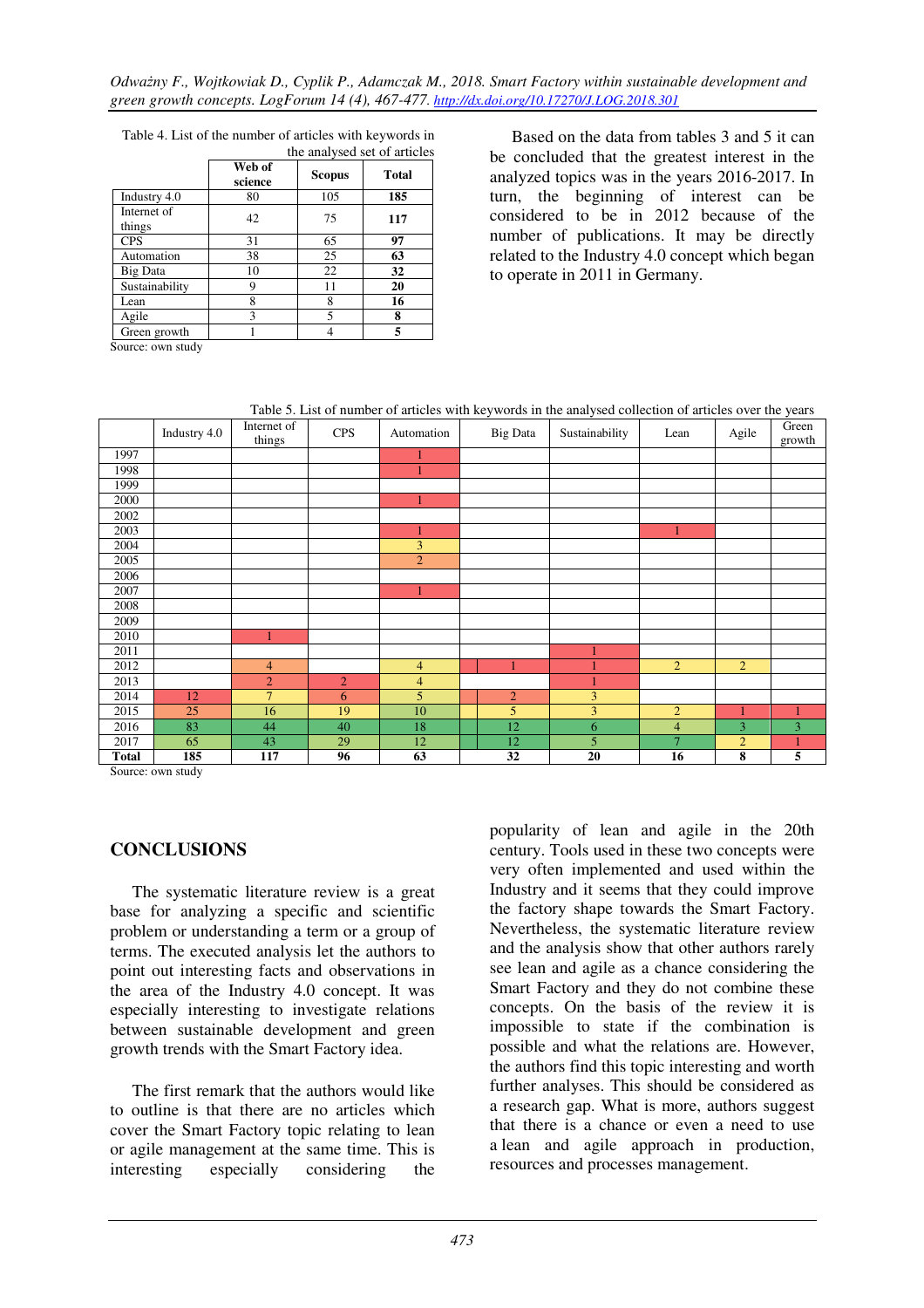Considering the purposes of this paper, it is important to also mention that there are no articles which cover the topic of Smart Factory within Industry 4.0 and sustainable development or green growth. Green growth and sustainable development should be defined as much wider terms than the Smart Factory itself. Following this statement, the authors suggest that the Smart Factory concept implementation should be performed in the alignment with sustainable development requirements and should constantly question the correctness of implemented solutions green wise. It is crucial that the Smart Factory wisely manages all resources including wastes and knowledge. Unfortunately, the number of articles which describe these aspects is close to zero. Such articles mostly consider technological aspects and specific solutions. Most popular amongst them are: RFID, wireless, cloud computing, automation and common use of robots. Therefore, the authors suggest to investigate more widely the topic of sustainable development and green growth within Industry 4.0 and Smart Factory. The authors interpret this as the second scientific gap, even more important considering current requirements and laws within environmental protection and work safety regulations.

In the introduction of this paper, the authors stated that Smart Factory appeared already in late 1980s. Obviously, the term used almost 30 years ago did not relate to the fourth industry revolution and had a different scope. However, the publications show that at the time there was already interest in automation and robots. What is more, this interest expressly increased which was also predicted in prime publications.

### **ACKNOWLEDGMENTS AND FUNDING SOURCE DECLARATION**

This paper has been the result of the study conducted within the grant by the Ministry of Science and Higher Education entitled "Changes in systems and structures of production management and logistics" (project No. 503217/11/140/DSPB/4150) at the Faculty of Engineering Management in Poznan University of Technology.

## **REFERENCES**

- Adams R., Jeanrenaud S., Bessant J., Denyer D., Overy P., 2016. Sustainability-oriented Innovation: A Systematic Review. International Journal of Management Reviews 2016, 18, 180–205. http://dx.doi.org/10.1111/ijmr.12068
- Bag S., Anand N., Pandey K.K., 2017. Green Supply Chain Management for Sustainable Business Practice. Premier Reference Source, IGI Global, http://dx.doi.org/10.4018/978-1-5225-0635- 5.ch006
- Biros D., Sadowski M., 2000. Automation in the year 2005. Process Control News (for the Pulp and Paper Industries), 2000, 20, 11.
- Cash D., Clark W., Alcock, F., Dickson N., Eckley N., Guston D., Jager J., Mitchel R., 2003. Knowledge systems for sustainable development. Proceedings of the national academy of sciences of the United States of America 2003, 100, 14, 8086-8091. http://dx.doi.org/10.1073/pnas.1231332100.
- Carolis A., Macchi M., Brundage M., Terzi S., Kulvatunyou B., 2017. Maturity Models and Tools for Enabling Smart Manufacturing Systems: Comparison and Reflections for Future Developments. In: Ríos J., Bernard A., Bouras A., Foufou S. (eds) Product Lifecycle Management and the Industry of the Future. PLM 2017. IFIP Advances in Information and Communication Technology, 517. Springer, Cham.

http://dx.doi.org/10.1007/978-3-319-72905- 3\_3.

Colombo AW., Schoop R., Leitao P., Restivo F., 2004. A collaborative automation approach to distributed production systems. Proceedings of the Industrial Informatics. INDIN '04. 2004 2nd IEEE International Conference, Berlin, Germany, 24-26 June 2004.

http://dx.doi.org/10.1109/INDIN.2004.1417 297.

Elliott SW., Hyduk SJ., 1989. Meet the Smart Factory. Manufacturing Engineering 1989, 103, 4.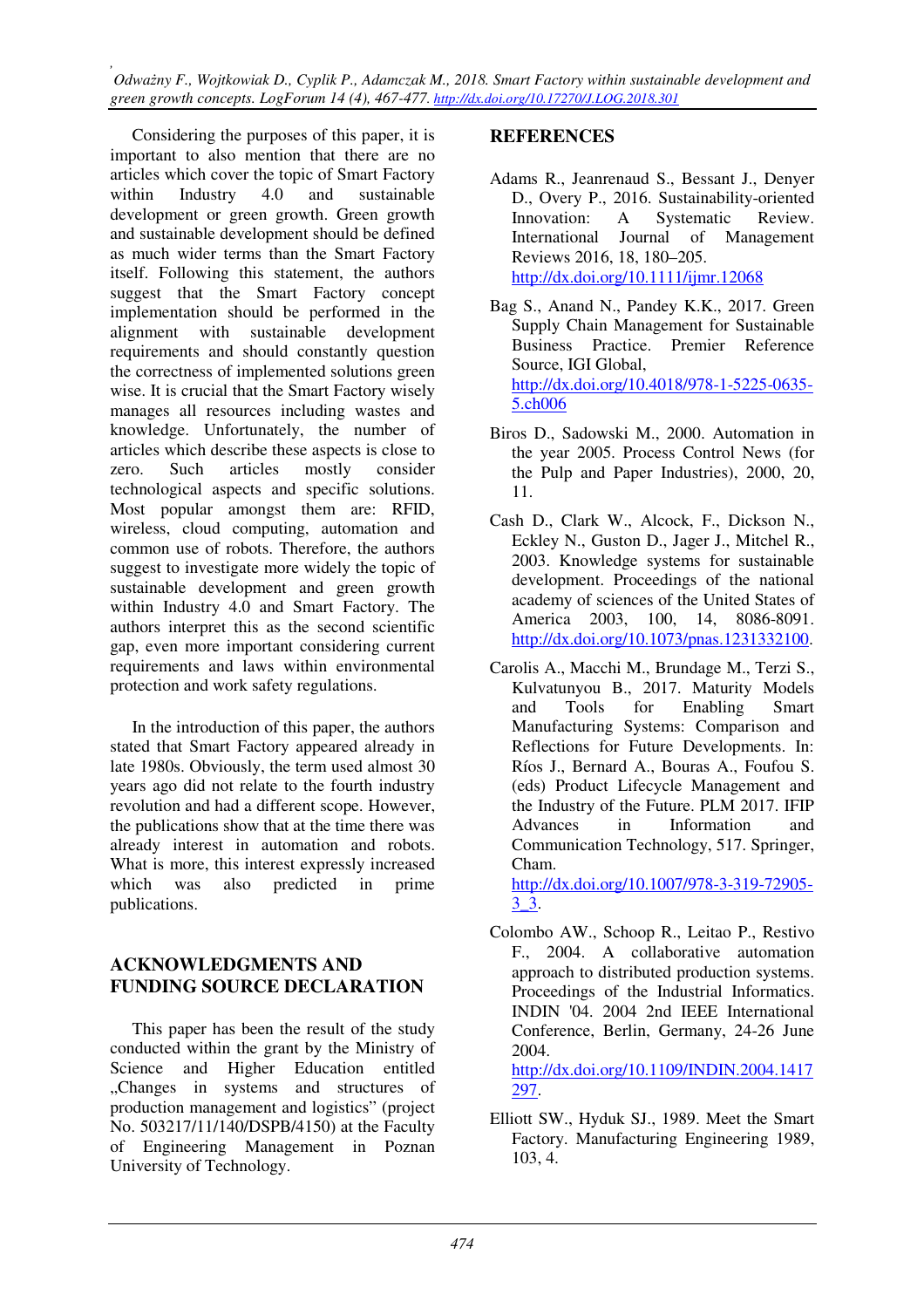- Gehman C., 2002. The digital Smart Factory. HVP High Volume Printing 2002. 20, 5.
- Hermann M., Pentek T., Otto B., 2015. Design Principles for Industrie 4.0 Scenarios: A Literature Review. Technische Universität Dortmund Fakultät Maschinenbau. 2015, 01 / 2015. http://dx.doi.org/10.13140/RG.2.2.29269.22 248
- Jäger J., Schöllhammer O., Lickefett M., Bauernhansl T., 2016. Advanced complexity management strategic recommenddations of handling the "Industrie 4.0" complexity for small and medium enterprises, Procedia CIRP, 57, 116-121. http://dx.doi.org/10.1016/j.procir.2016.11.0 21.
- Kagermann H., Wahlster W., Helbring J., 2017. Securing the Future of German Manufacturing Industry: Recommendations for Implementing The Strategic Initiative Industrie 4.0. Final report of the Industrie 4.0 Working Group. Accessed on 18 November 2017: http://www.acatech.de/fileadmin/user\_uplo ad/Baumstruktur\_nach\_Website/Acatech/ro ot/de/Material\_fuer\_Sonderseiten/Industrie \_4.0/Final\_report\_\_Industrie\_4.0\_accessibl e.pdf.
- Lake D.W., 2003. Technology for nextgeneration assembly equipment. SMT Surface Mount Technology Magazine 2003, 17, 8, August 2003.
- Leiva, C. On the Journey to a Smart Manufacturing Revolution. Accessed on 06 January 2017. http://www.industryweek.com/systemsintegration/journey-smart-manufacturingrevolution?page=2.
- Lee S.C., Jeon T.G., Hwang H.S., Kim C.S., 2007. Design and implementation of wireless sensor based-monitoring system for Smart Factory In: Gervasi O., Gavrilova M.L. (eds) Computational Science and Its Applications – ICCSA 2007. ICCSA 2007. Lecture Notes in Computer Science, 4706. Springer, Berlin, Heidelberg.
- Noori H., Lee W.B., 2002. Factory-on-demand and smart supply chains: The next challenge. International Journal of

Manufacturing Technology and Management 2002, 4, 5.

http://dx.doi.org/10.1504/IJMTM.2002.001 456

- Odważny, F.; Szymańska, O.; Cyplik, P. Smart Factory: profitability of implementation of the Industry 4.0 solutions in FMCG environment – case study. Proceedings of the International Conference on Production Research 2017, Poznań.
- Okoli C., Schabram K.A, 2010. Guide to Conducting a Systematic Literature Review of Information Systems Research,. Sprouts: Working Papers on Information Systems, 2010, 10(26). Accessed on 25 December 2017, http://sprouts.aisnet.org/10-26. http://dx.doi.org/10.2139/ssrn.1954824.
- Robert M., Riviere J., Noizette, J., Hermann, F., 1993. Smart sensors in flexible manufacturing systems. Sensors and Actuators A: Physical 1993, 37-38, 239-246. http://dx.doi.org/10.1016/0924- 4247(93)80104-O
- Schlick J., Stephan P., Loskyll M., Lappe D., 2014. Industrie 4.0 in der praktischen Anwendung. In: Bauernhansl, T., M. ten Hompel and B. Vogel-Heuser, 2014: Industrie 4. 0 in Produktion, Automatisierung und Logistik. Anwendung,<br>Technologien und Migration, 57–84. Technologien und Migration, 57–84. http://dx.doi.org/10.1007/978-3-658-04682- 8\_3
- Schilp J., Harfensteller, M., Jacob, D., Schilp M., 2003. High-accuracy micro-assembly by intelligent vision systems and smart sensor integration. Proceedings of the Photonics Technologies for Robotics, Automation, and Manufacturing, 2003, Providence, RI, United States, Proceedings Volume 5264, Optomechatronic Systems IV.
- Schott P., Lederer M., Niedermaier S., Bodendorf F., Hafner M., 2018. A Maturity Model to Organize the Multidimensionality of Digitalization in Smart Factories. In: Handbook of Research on Applied Optimization Methodologies in Manufacturing Systems, IGI Global http://dx.doi.org/10.4018/978-1-5225-2944- 6.ch017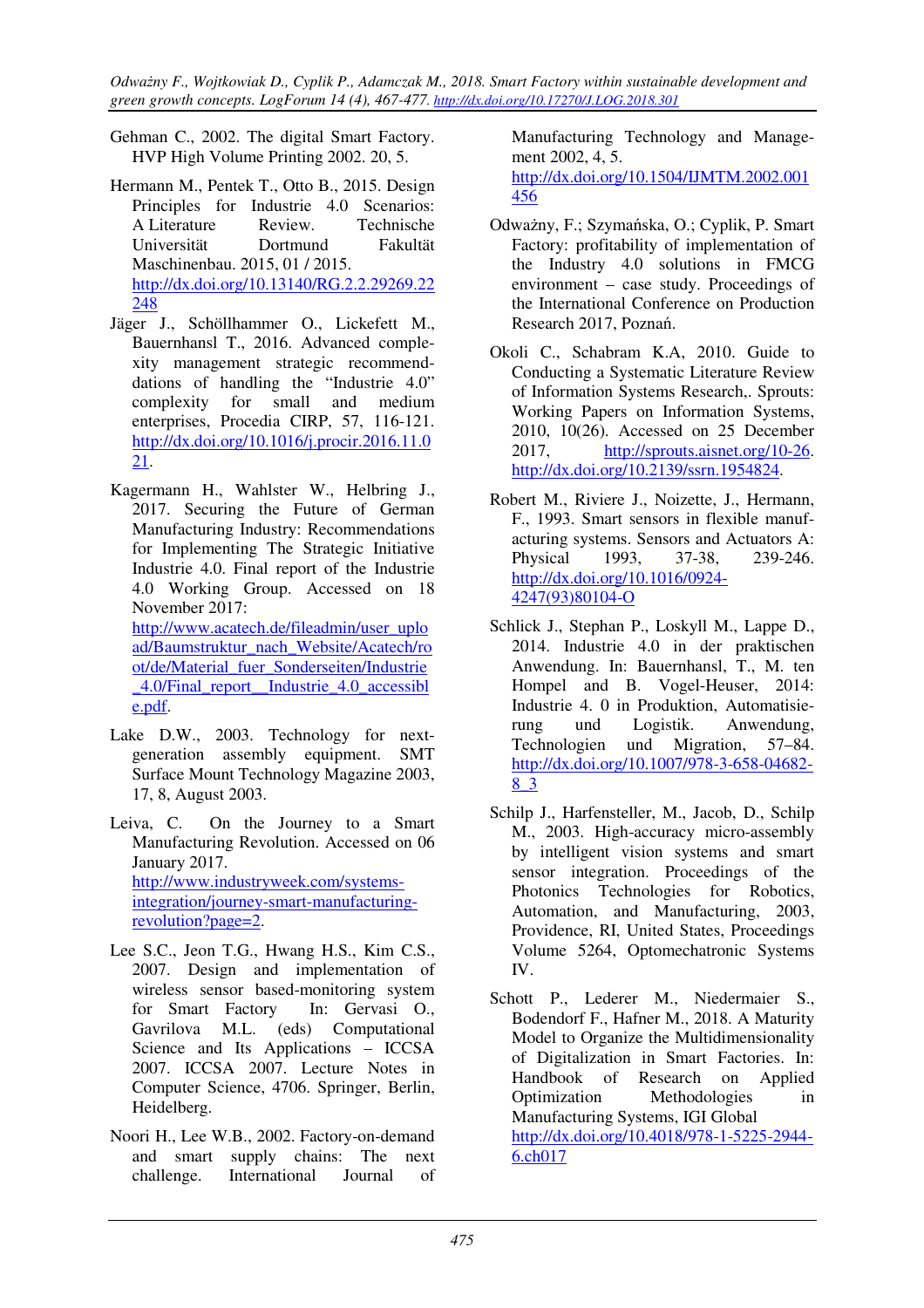- Secrist K., 1997. Intelligent messaging system notifies plant personnel. Control Engineering 1997, 44, 3, February 1997, 27-28.
- Skowroński, A., 2006. Sustainable development as the perspective of further civilisation development. Problemy ekorozwoju 2006, 1, 2, 47-57.
- Teresko J., 2004. Coming soon A smarter factory. Industry Week 2004, 253, 11.
- Tranfield D., Denyer D., Smart P., 2003. Towards a Methodology for Developing Evidence-Informed Management Knowledge by Means of Systematic Review. British Journal of Management 2003, 14(3), 207-222.

http://dx.doi.org/10.1111/1467-8551.00375

Wucherer K., 2003. The future of factory automation. IEE Computing and Control Engineering 2003, 14, 3, June/July 2003, 30-35.

http://dx.doi.org/10.1049/cce:20030306.

Yen GG., 1999. Sensory based expert monitoring and control. Applications and science of computational intelligence II. Proceedings of the SPIE 1999 Orlando, FL, United States, 22 March 1999, 3722, 122- 133.

http://dx.doi.org/10.1117/12.342866.

- Zaman G., Goschin Z., 2010. Multidisciplinarity, Interdisciplinarity and Transdisciplinarity: Theoretical Approaches and Implications for the Strategy of Post-Crisis Sustainable Development. Theoretical and Applied Economics 2010, XVII (2010), 12(553), 5-20. Available on 10 January 2017: https://EconPapers.repec.org/RePEc:agr:jou rnl:v:xvii(2010):y:2010:i:12(553):p:5-20.
- Zhuang L.Q., Goh, K.M., Zhang, J.B., 2007. The wireless sensor networks for factory automation: Issues and challenges. IEEE International Conference on Emerging Technologies and Factory Automation 2007, Patras, Greece, 25-28 Sept. 2007, 141-148. http://dx.doi.org/10.1109/EFTA.2007.4416

764.

# **SMART FACTORY W POŁĄCZENIU ZE ZRÓWNOWAŻONYM ROZWOJEM I KONCEPCJAMI ZIELONEGO WZROSTU**

**STRESZCZENIE**. **Wstęp:** Wzrost popularności i zainteresowania w obu omawianych aspektach oraz próba identyfikacji relacji pomiędzy inteligentnym zakładem produkcyjnym i innymi modelami i koncepcjami był główną motywacją dla autorów dla pracy nad tym zagadnieniem. W prezentowanej pracy przedstawiono rozszerzoną ocenę koncepcji Smart Factory, w szczególności jej analizę w kontekście koncepcji zrównoważonego rozwoju oraz zielonego wzrostu. Celem pracy była identyfikacja luki naukowej powstającej na skutek braku publikacji naukowych poświęconych połączeniu koncepcji Smart Factory z takimi koncepcjami zarządzania jak: Lean lub agile, jak również zielonym wzrostem i zrównoważonym rozwojem.

**Metody:** Na podstawie przeglądu literatury, dokonano analizy publikacji pochodzących z baz Web of Science oraz Scopus. Identyfikacji luki była możliwa dzięki analizie występowania kluczowych koncepcji w pracach naukowych, wybranych przez autorów. Dane następnie zostały uporządkowane tabelarycznie, tworząc bazę artykułów spełniających określone kryteria.

**Wyniki i wnioski**: Nie stwierdzono istnienia artykułu, które jednocześnie poruszałby tematykę Smart Factory w relacji do zarządzania typu lean lub agile. Przegląd literatury wraz z jego analizą wykazał, że autorzy prac naukowych rzadko widzą metody lean lub agile jako szansę dla Smart Factory i nie łączą tych koncepcji. Na podstawie przeprowadzonego przeglądu nie jest możliwym określenie czy takie połączenie jest możliwe i jakie relacji zachodzą pomiędzy nimi. Jednak sama tematyka jest interesująca i warta dalszych analiz. Powinno to być potraktowania jako luka naukowa. Według autorów, istnieje szansa i potrzeba stosowania metod lean oraz agile w zarządzaniu produkcją, zasobami i procesami.

**Słowa kluczowe:** Smart Factory, rozwój zrównoważony, zielony wzrost, systematyczny przegląd literatury, Industry 4.0